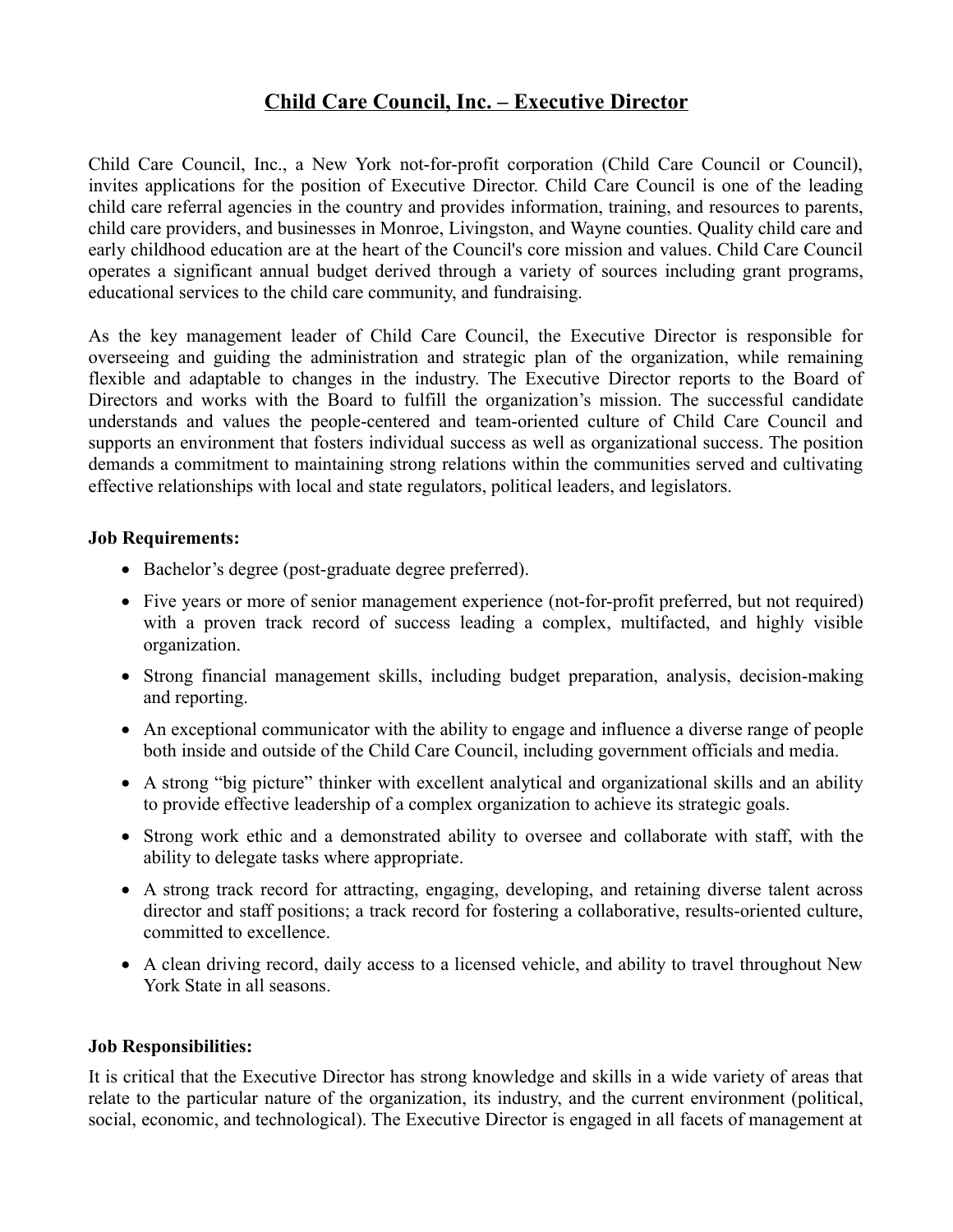Child Care Council and has many responsibilities, including:

### *Provide Strategic and Visionary Leadership for the Council:*

- Provide confident, thoughtful, and insightful leadership and guidance to the Child Care Council and its affiliates.
- Convey a vision of Child Care Council's mission and strategic future to the communities served, Child Care Council staff, the Board, volunteers, donors, and legislators.
- Champion the distinctive role that the Council plays both within New York State as well as the broader early childhood community.
- Enhance the Council's efforts to build its strategic capacity and strengthen its reach and impact.
- Ensure that all programs align with the Council's overall mission and that the overall focus remains agile and responsive to emerging child care needs.
- Direct strategic planning processes and subsequent implementation, with the ability to effectively respond to unanticipated crises or changes in the child care environment.

# *Build up Child Care Council's Strong Reputation:*

- Robustly engage multiple constituencies, including other child care councils across the state, more general audiences, the public at large, and the Greater Rochester community.
- Project steady, thoughtful leadership as the most visible face of Child Care Council.
- Establish and maintain positive relationships with various organizations, both regionally and throughout the state, to strategically enhance the organization's mission.
- Serve as the organization's primary spokesperson to the media, legislators and the general public.

# *Lead the Fiscal Management and Development Efforts of the Council:*

- Maintain fiscal management that operates within the approved budget, ensuring maximum resource utilization and maintaining the organization in a sound financial position.
- Manage the organization in compliance with contract, grant and income funding.
- Establish and administer appropriate policies and procedures for all day-to-day operations of the organization.
- Generate sustainable income for the organization through the pursuit of grant opportunities, thoughtful programs and strong relationships with major donors, state organizations, foundations and corporations.

### *Internal and External Collaboration:*

- Report to and work with the Board of Directors to seek their involvement in policy decisions.
- Supervise department managers and serve as an active member of the management team.